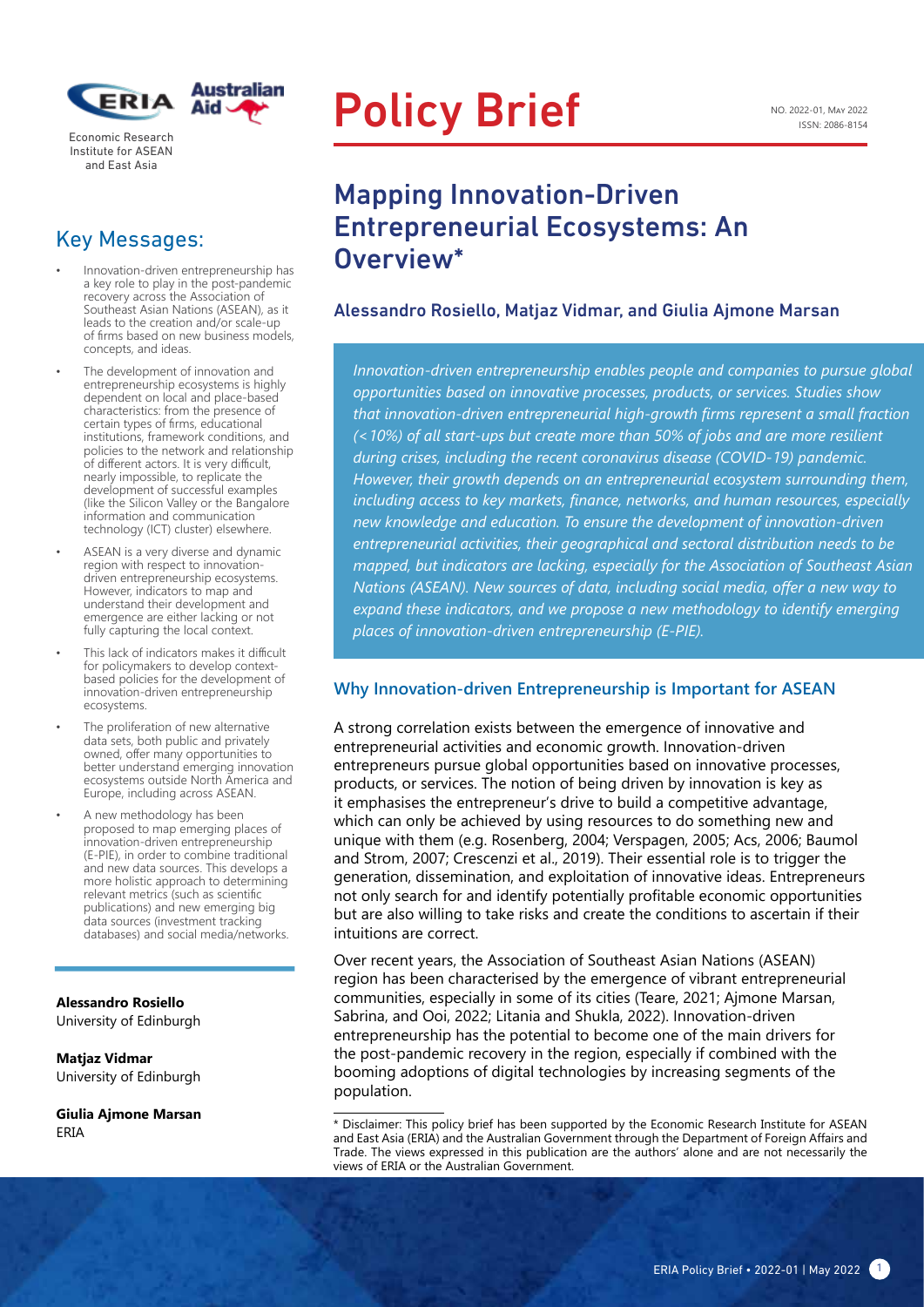However, innovation-driven entrepreneurship in ASEAN is still not well researched, mapped, or understood. Indicators traditionally used to map or measure innovative entrepreneurial behaviour in more advanced economies are lacking or not fit for purpose. For instance, the most widely used methodologies, based on patents, might not be entirely suitable to capture emerging and consolidating innovation and entrepreneurship dynamics across the region, as innovation-driven entrepreneurship in ASEAN tends to rely less on research and development (R&D) activities performed by large corporations or research organisations. For all these reasons, sharing and adopting good policy practices and evidence basedstrategies relevant for all ASEAN Member States remains challenging.

#### **What are Innovation-driven Entrepreneurial Ecosystems?**

The concept of the entrepreneurial ecosystem became popular in the early 2010s, a period characterised by austerity in various parts of the developed world, economic stagnation, and widening geographical disparities in economic development following the global financial crisis. Studies such as Mason and Brown (2014) described entrepreneurial ecosystems as fertile grounds for the emergence of high-growth companies, offering a new and distinctive perspective on the geographical clustering of economic activity, although including many of the themes from the earlier literature on industrial clusters.

Entrepreneurial ecosystems – like business ecosystems – are shaped by framework conditions and systemic

conditions (Stam, 2018). Framework conditions include the social, institutional, and infrastructural factors that allow or limit interactions and transactions. Systemic conditions are the essence of the ecosystem: networks of entrepreneurs, leadership, finance, talent, knowledge, and support services (Stam, 2018). The most important amongst these are:

- 1. Access to markets for new goods and services. This access to buyers of goods and services, however, is likely to be more related to the geographic location or the position of the ecosystem within global value chains than to its internal conditions.
- 2. Networks of entrepreneurs enable flows of knowledge, skills, and capital. Leadership provides vision and role models, a key element for the development and maintenance of a healthy ecosystem, requiring the engagement of serial entrepreneurs who are committed locally (Feld, 2012).
- 3. Access to finance, preferably provided by investors with entrepreneurial knowledge, guarantees investments in uncertain and long-term business projects.
- 4. The presence of diverse and synergetic human capital (Acs and Armington, 2004; Mason and Brown, 2014). The presence of well-functioning universities is important in both the educational sense and in terms of creating new knowledge. On the one hand, their technology transfer offices can be significant sources of new spin-offs. On the other hand, and probably even more importantly, universities form the human capital that supports the development of the ecosystem.



#### Figure 1: Schematic Perspective of Selected Key Dimensions of an Entrepreneurial Ecosystem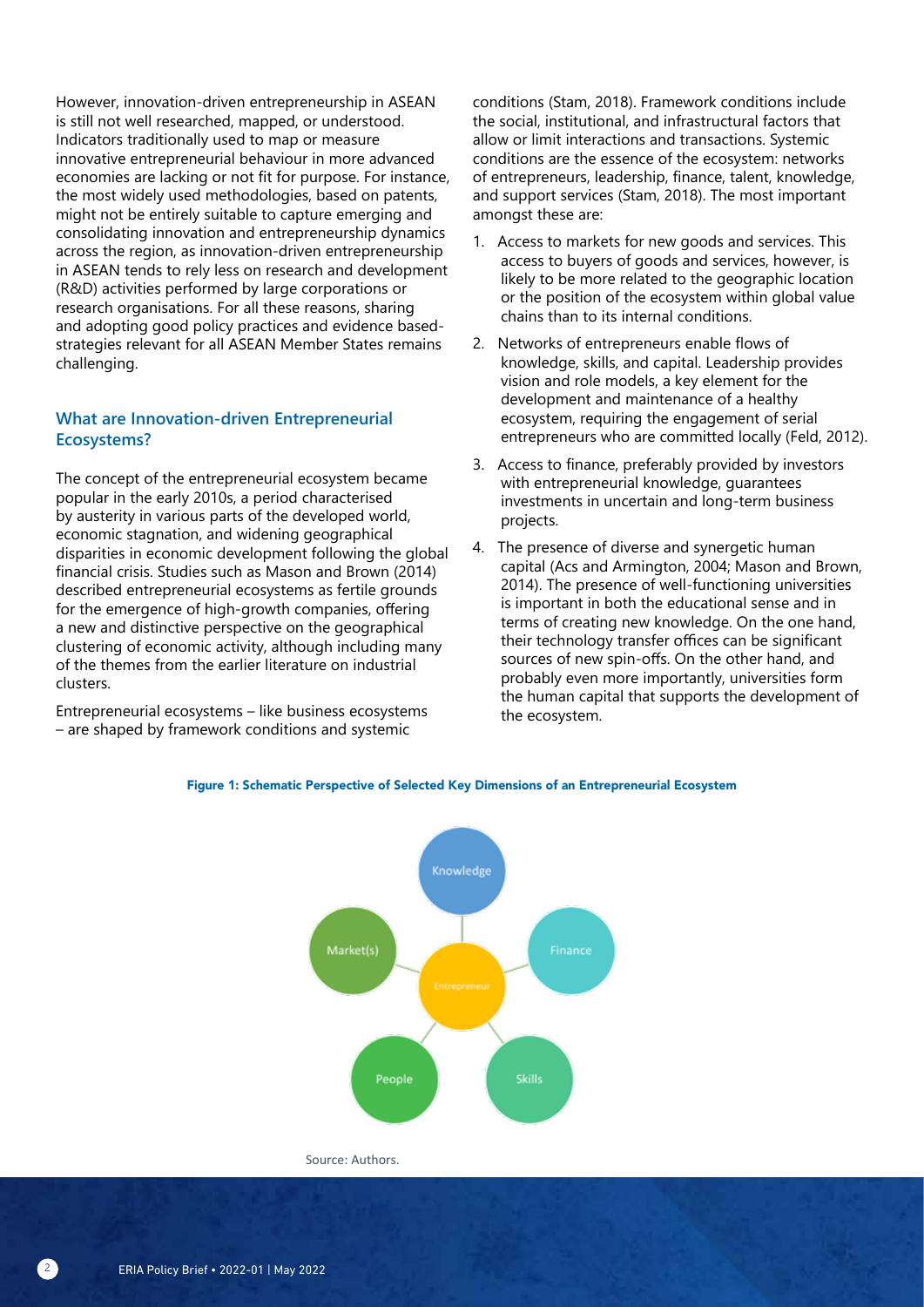The capacity to share and absorb knowledge from interactions is a precondition for innovation that crucially depends on inter-organisational networks. They help coordinate the activities of entrepreneurial actors through structures and practices that support resource mobilisation and knowledge flows. Frequently, this happens at the interfaces of both geographically close and cognitively related domains, although extra-regional links can also be a source of innovation, as they can bring a greater variety of knowledge to the region (Neffke et al., 2014). The networks through which knowledge is absorbed into and diffused within a certain location have been conceptualised as the absorptive capacity (Cohen and Levinthal, 1990) of a region (Caragliu and Nijkamp, 2012), an innovation district (Giuliani and Bell, 2005), or an entrepreneurial ecosystem (Zahra and Nambisan, 2012).

However, the flows of knowledge, while spreading on a global scale, do not flow uniformly. The actors and systems that make knowledge flow range from individuals to businesses to governments and research institutes, but they can also include structured sets of these actors in the form of research collaborations – systems of local innovation linked together through networks of scientists, entrepreneurs, or policymakers. The building blocks of these complex network structures are not uniformly distributed. For several years, the Global Innovation Index (GII) has provided a perspective on the spatial distribution of innovative activity. In particular, it has identified the best performing innovative districts on the basis of microdata concerning scientific and technological outputs. While mostly associated with large urban centres, the resulting class often includes municipal districts, sub-federal states, and sometimes even two or more countries.

#### **How to Measure Innovation-driven Entrepreneurial Ecosystems?**

Measurement of innovation is a widely discussed topic in the literature and there is no agreement on which indicator is the most appropriate (Griliches, 1990). The innovation indicators are divided into input indicators (e.g. R&D expenditure or jobs) and output indicators (e.g. patents, new products). The main drawback of the former is that they do not take into account the activities related to contextual knowledge, which are more important in smaller companies. Patents and new products, on the other hand, represent the outcome of the innovation process. As long as the patents granted are based on new ideas (i.e. not already existing) and unique, and the financial costs are sustained by the applicant, it can be assumed that the patented innovation has economic value. Scientific publications have no direct economic value, so their use as innovative output proxies is more controversial. However, they are often

used, as in the case of the GII (Dutta, Lanvin, and Wunsch-Vincent, 2021). Patent documents contain various data such as the address of the applicant and the assignee, name, date, and technological classification. For these reasons, patent indicators are the most commonly used innovation indicators, though they only indicate the levels of knowledge-driven innovation and to a lesser degree other types of new business creation (i.e. process innovation, business model, etc.). They are also a less accurate measure of innovation where patenting is (prohibitively) expensive and where, culturally, the intellectual property is not seen as a protectable asset.

Regarding the systemic nature of innovation districts, some authors have measured the knowledge spillovers and positive externalities that innovative firms have in such environments. A primordial attempt to measure the impact of university research conducted in the United States dates back to Jaffe (1989) and focused on its effects on the knowledge production function of geographically proximate companies.

More recently, various authors have tried to conjugate basic measures of innovation with proxies of the systemic nature of localised and globalised activities, with a view to offering more holistic and flexible methodologies that help the ideation and implementation of innovation policies. For example, Katz and Wagner (2014: 10) claimed that these districts are made up of economic assets ('firms, institutions, and organisations that drive, cultivate or support an innovation-rich environment'); physical assets ('infrastructure – designed and organised to stimulate new and higher levels of connectivity, collaboration, and innovation'); and networking assets ('the relationships between actors – such as between individuals, firms, and institutions – that have the potential to generate, sharpen, and/or accelerate the advancement of ideas').

Those who explain such a geographical concentration of assets, knowledge, and network connections can be geographically concentrated in certain locations and tend to focus on relational alignments, allowing for spillovers and the exploitation of synergies. Especially when industrial research focuses on complex and multitechnology products and processes, it is extremely important that organisations and individuals learn how to interact and complement new knowledge. Second, knowledge that spills over is mainly tacit, so owners and users need common code-books that allow reciprocal understanding. Transferring tacit knowledge requires the ability to interpret it within a defined cognitive framework and locate it within familiar categories. Hence, different socio-cultural contexts may suggest distinctive ways of assessing solutions and predicting future scenarios as similar problems arise. Co-location can provide firms with the required tools to obtain and understand even the most subtle, inexpressible, and complex information of potential relevance.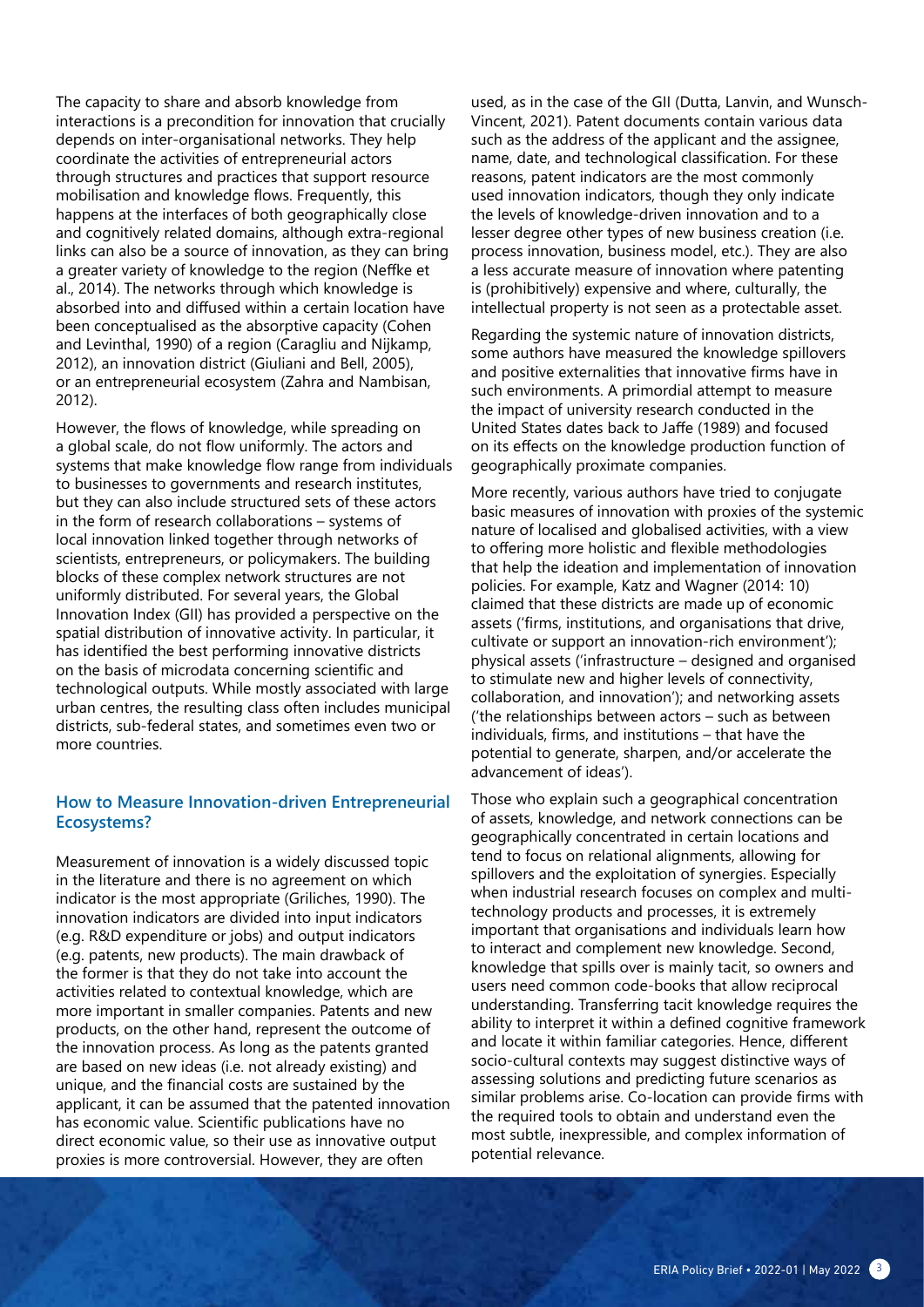#### **International Interest in Innovation-driven Entrepreneurial Ecosystems in Asia is growing**

Amongst the largest innovation districts on a global scale, Crescenzi et al. (2019) noted that there are several cases of successful government intervention to generate clusters in technologically emerging economies, not only in Europe or the United States, but also in Asia. Crescenzi et al. (2019) cited the example of the municipal government of Chongqing, China, which in 2008 took steps to relocate several small personal computer manufacturing centres to the city. Investments in infrastructure, labour market organisation, and other business-friendly policies were used to attract innovation-driven entrepreneurial companies. However, this is a district that has been displaced rather than having emerged. In contrast, in Bangalore (India), the innovative district started with investments in the Indian space programme and then grew, supported by local investments in infrastructure and human capital (Gao et al., 2018).

Recently, increasing attention has been paid to clusters/ districts that have emerged in Asia. For instance, work by Dai et al. (2021) showed that firms that had agglomerated and built networks in China were more resilient to the effects of the economic downturn caused by the coronavirus disease (COVID-19). The GII (Dutta, Lanvin, and Wunsch-Vincent, 2021) highlighted how some of the top innovation districts in the world are based in Asia (Tokyo, Shenzhen–Hong Kong–Guangzhou, Seoul, Beijing, Osaka, Shanghai are in the top 10). This is based on:

- Inventors listed in patent applications under World Intellectual Property Organization (WIPO) patents.
- Authors listed in scientific publications in the Web of Science Citation Index Expanded and covering the same period.
- The geocoding of inventor addresses using advanced algorithms.
- Measuring innovation-driven entrepreneurship ecosystems in ASEAN is challenging

The above-mentioned data are less reliable in Southeast Asia due to a larger proportion of informal knowledge flows. While comprehensive studies of existing innovation capacity and policy (Ambashi, 2018), as well as the proposed strategic outlook (Ambashi, 2020), have pointed towards a significant entrepreneurial dynamism amongst the Southeast Asia economies, subnational data are scarce. News of (isolated) examples of inward investment and company growth notwithstanding,<sup>1</sup> it is difficult to identify a critical mass of innovation and entrepreneurship in emerging locales, which makes

directing R&D investment challenging (Ambashi, 2018). In addition, patenting and publication data on their own are not always indicative of emerging places of innovationdriven entrepreneurship, reinforcing the concentration of resources and activities in and around existing innovation districts (especially capital cities). This leaves a significant amount of the growth potential untapped, a particular issue in the current climate of post-COVID-19 renewal and significant opportunities in the (global) sustainable and digital economy (Google, Temasek, and Bain, 2020; 2021).

#### **The Potential of Alternative data Sets and Metrics for Understanding Innovation-driven Entrepreneurship Ecosystems in ASEAN**

A growing availability of large data sets from public and private sources, social media, digital applications, and crowdfunding platforms offer opportunities to use data in innovative ways (Credit, Mack, and Mayer, 2018; Spigel, Kitagawa, and Mason, 2020). This data proliferation, the methodological problems related to the use of secondary data sources, and the need to better measure the components of entrepreneurial ecosystems, together with the interest in the impact of these ecosystems on economies in the ASEAN area, has tremendous potential.

In terms of what should be measured, Feld and Hathaway (2020) also suggested that there should be a focus on networks and the immensity of interactions and not just on the size of the ecosystem components. This requires new and innovative metrics capable of measuring connectivity, e.g. by gathering data from digital platforms (Google, Meetup.com, or LinkedIn) to quantify ecosystem attributes such as entrepreneurial culture and the flow of people and ideas across actors and organisations. Moreover, one could also hypothesise the use of data from corporate websites to identify innovative and highgrowth companies (Spigel, Kitagawa, and Mason, 2020).

Harrington (2016) argued that measuring the evolution of the ecosystem (St. Louis, MI, United States; 2000– 2016) requires considering three dimensions: economic development (inputs; outputs); culture and societal factors; and being able to rank different ecosystems. The Stangler and Bell-Masterson (2015)/Kauffman Foundation method focuses on the overall ecosystem performance in terms of results and 'vibrancy'. Indicators of entrepreneurial ecosystem vibrancy are density, fluidity, connectivity, and diversity. The goal is to provide a holistic and dynamic set of indicators to measure the progress made by each component of an entrepreneurial ecosystem on the basis of its complex adaptive structure.

<sup>1</sup> For example, Reyes (2021), Lee (2021), and EDB (2021).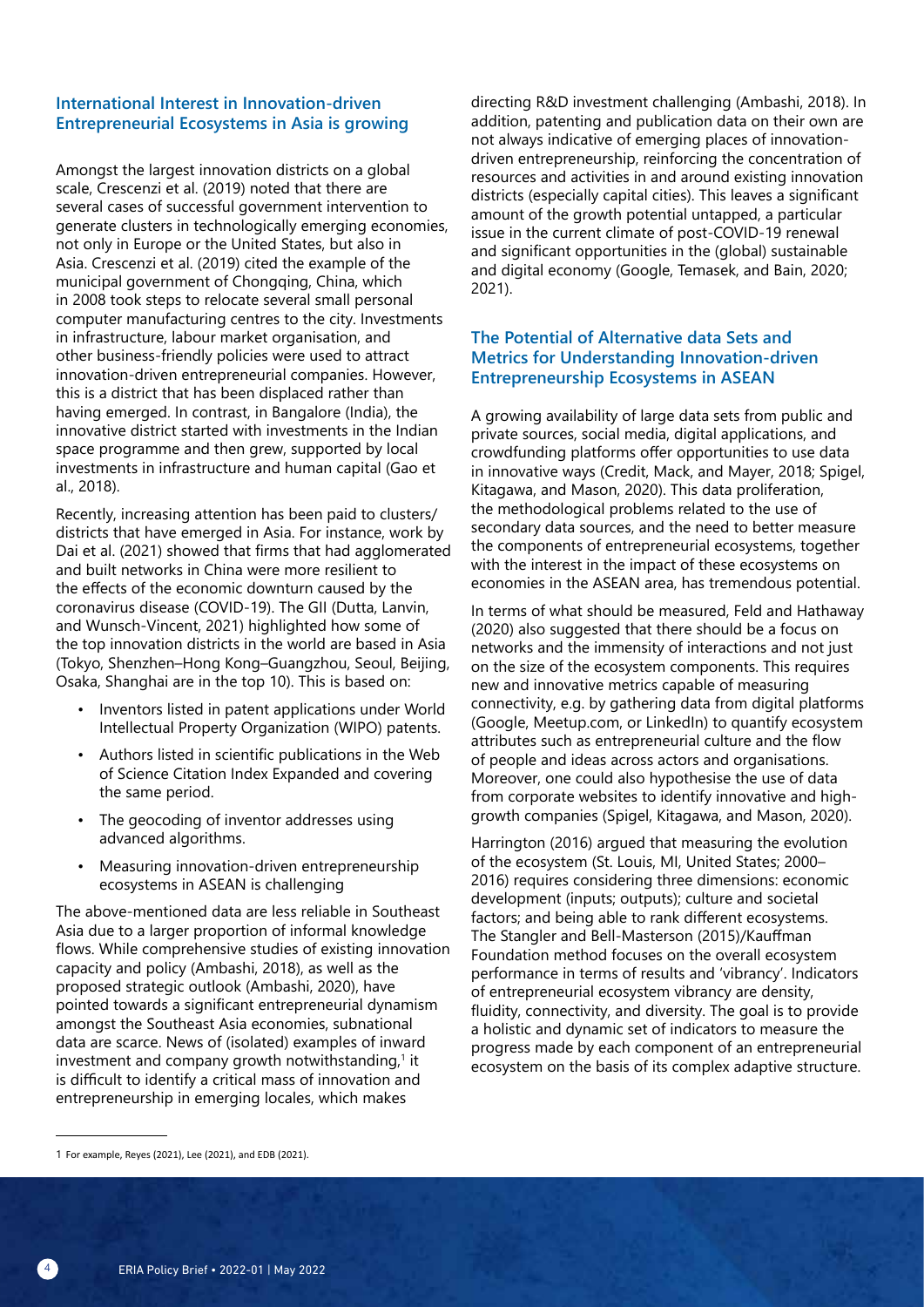#### **Introducing the E-PIE Methodology to Map Emerging Places of Innovation-driven Entrepreneurship**

Based on these insights, we led a pilot study to frame a new methodology for identifying emerging places of innovation-driven entrepreneurship (E-PIE). The approach we took aims to bring together insights about framework conditions with new insights into networks of entrepreneurs. This is based on mapping emerging places as a function of aggregated data tracking within the following data sources: (i) traditional sources of data on innovation, though extending beyond the patenting data set towards total scientific publication output; (ii) commercially available sources of (big) data, tracking

investment in emerging companies; (iii) case study follow-up of the identified possible places of innovationdriven entrepreneurship; and (iv) social media analysis of concentration of entrepreneurs.

Based on a comprehensive data survey and a small number of targeted case studies, we noticed a certain variation in the coverage of ASEAN across the above four sources of data, but the overall size and coverage show great promise, especially if social media data can be systematically researched and included. This would also be an excellent starting point to identify key actors and gather further qualitative/survey data about the density, connectivity, fluidity, and diversity of the local entrepreneurial ecosystem.





Note: E-PIE methodology uses social network analysis to add the dimensions of entrepreneurs to the traditional measurement of entrepreneurial ecosystems based on scientific output (publications), company formation and investment, and support for accessing knowledge and markets through innovation intermediation. Source: Authors.

#### **Policy Recommendations**

- To support their development, policymakers need to gain a better understanding of the innovationdriven entrepreneurship ecosystems across ASEAN, taking note of the dynamic nature of the evolution of framework conditions, markets, and business activity.
- Policymakers should expand the evidence base through data collection within national statistical agencies on company formation, technology applications (e.g. patents and other relevant

indicators), etc., as well as start using new metrics based on big data analysis derived from indicators including, for instance, the level of investments, entrepreneurial activity, and social networks.

Given the diversity, heterogeneity, and different level of maturity of innovation ecosystems across ASEAN, policymakers should aim to link emerging development indicators with local conditions to define targeted policy support through innovation intermediation.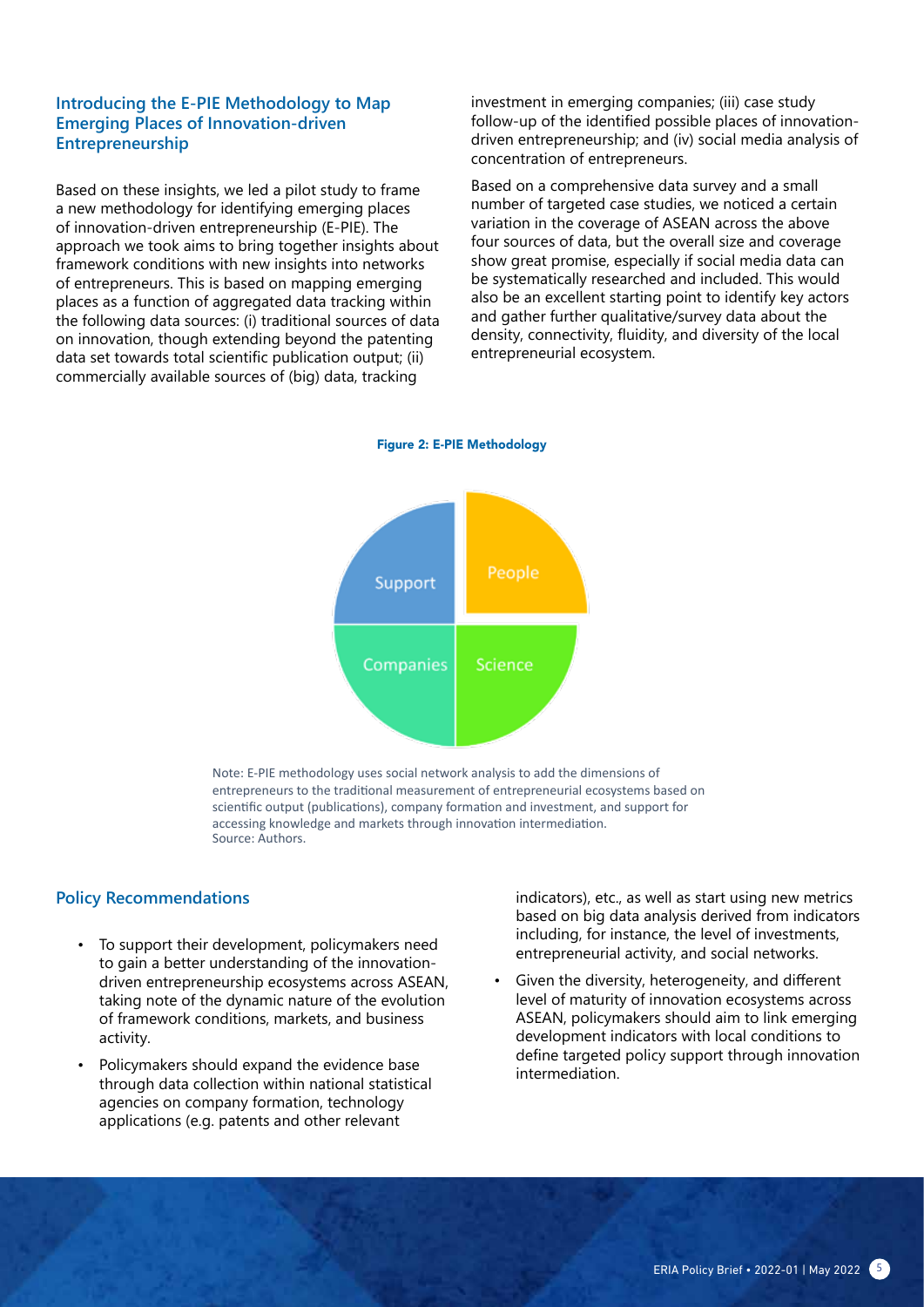#### **References**

- Acs, Z. (2006), 'How Is Entrepreneurship Good for Economic Growth?', *Innovations: Technology, Governance, Globalization,* 1(1), pp.97–107.
- Acs, Z. and C. Armington (2004), 'Employment Growth and Entrepreneurial Activity in Cities', *Regional Studies*, 38(8), pp.911–27.
- Ajmone Marsan, G., L.M. Sabrina, and T.J. Ooi (2022), 'Entrepreneurship, Start-Ups, and Innovation (E-S-I) in ASEAN and East Asia: Catalysing Collaborations and Partnerships for Scale-Ups – Lessons from ERIA E-S-I Talks 6–10'. Jakarta: Economic Research Institute for ASEAN and East Asia.
- Ambashi, M. (2019), 'Government Initiatives Matter for Innovation in ASEAN', *ERIA Policy Brief*, No. 2019-03. Jakarta: Economic Research Institute for ASEAN and East Asia.
- Ambashi, M. (2020), 'ASEAN Development and Innovation Strategy in the Era of New Industrialisation', *ERIA Policy Brief*, No. 2020- 06. Jakarta: Economic Research Institute for ASEAN and East Asia.
- Ambashi, M., ed. (2018), *Innovation Policy in ASEAN*. Jakarta: Economic Research Institute for ASEAN and East Asia.
- Baumol, W. J. and R.J. Strom (2007), 'Entrepreneurship and Economic Growth', *Strategic Entrepreneurship Journal*, 1(3–4), pp.233–37.
- Caragliu, A. and P. Nijkamp (2012), 'The Impact of Regional Absorptive Capacity on Spatial Knowledge Spillovers: The Cohen and Levinthal Model Revisited', *Applied Economics*, 44(11), pp.1363–74.
- Cohen, W.M. and D.A. Levinthal (1990), 'Absorptive Capacity: A New Perspective on Learning and Innovation', *Administrative Science Quarterly*, 35(1), pp.128–52.
- Credit, K., E.A. Mack, and H. Mayer (2018), 'State of the Field: Data and Metrics for Geographic Analyses of Entrepreneurial Ecosystems', *Geography Compass*, 12(9), p.e12380.
- Crescenzi, R., S. Iammarino, C. Ioramashvili, A. Rodríguez-Pose, and M. Storper (2019), 'The Geography of Innovation: Local Hotspots and Global Innovation Networks', *WIPO Economic Research Working Paper*, No. 57. Geneva: World Intellectual Property Organization.
- Dai, R., D. Mookherjee, Y. Quan, and X. Zhang (2021), 'Industrial Clusters, Networks and Resilience to the Covid-19 Shock in China', *Journal of Economic Behavior and Organization*, 183, pp.433–55.
- Dutta, S., B. Lanvin, and S. Wunsch-Vincent, eds. (2020), *Global Innovation Index 2020: Who Will Finance Innovation?* Ithaca, Fontainebleau, and Geneva: Cornell University, INSEAD, and the World Intellectual Property Organization.
- Dutta, S., B. Lanvin, and S. Wunsch-Vincent, eds. (2021), *Global Innovation Index 2021: Tracking Innovation Through the COVID-19 Crisis.* Geneva: World Intellectual Property Organization.
- EDB (2021), 'Number of Start-Ups Going Public in South-East Asia Predicted to Triple by End of Decade', Singapore Economic Development Board, 15 July. https://www.edb.gov.sg/ en/business-insights/insights/numberof-start-ups-going-public-in-south-eastasia-predicted-to-triple-by-end-of-decade. html?cid=edm-202107-global-newsletterinsights-eloqua&utm\_campaign=202107 global-newsletter-insights&utm\_ medium=email&utm\_source=eloqua (accessed 30 July 2021).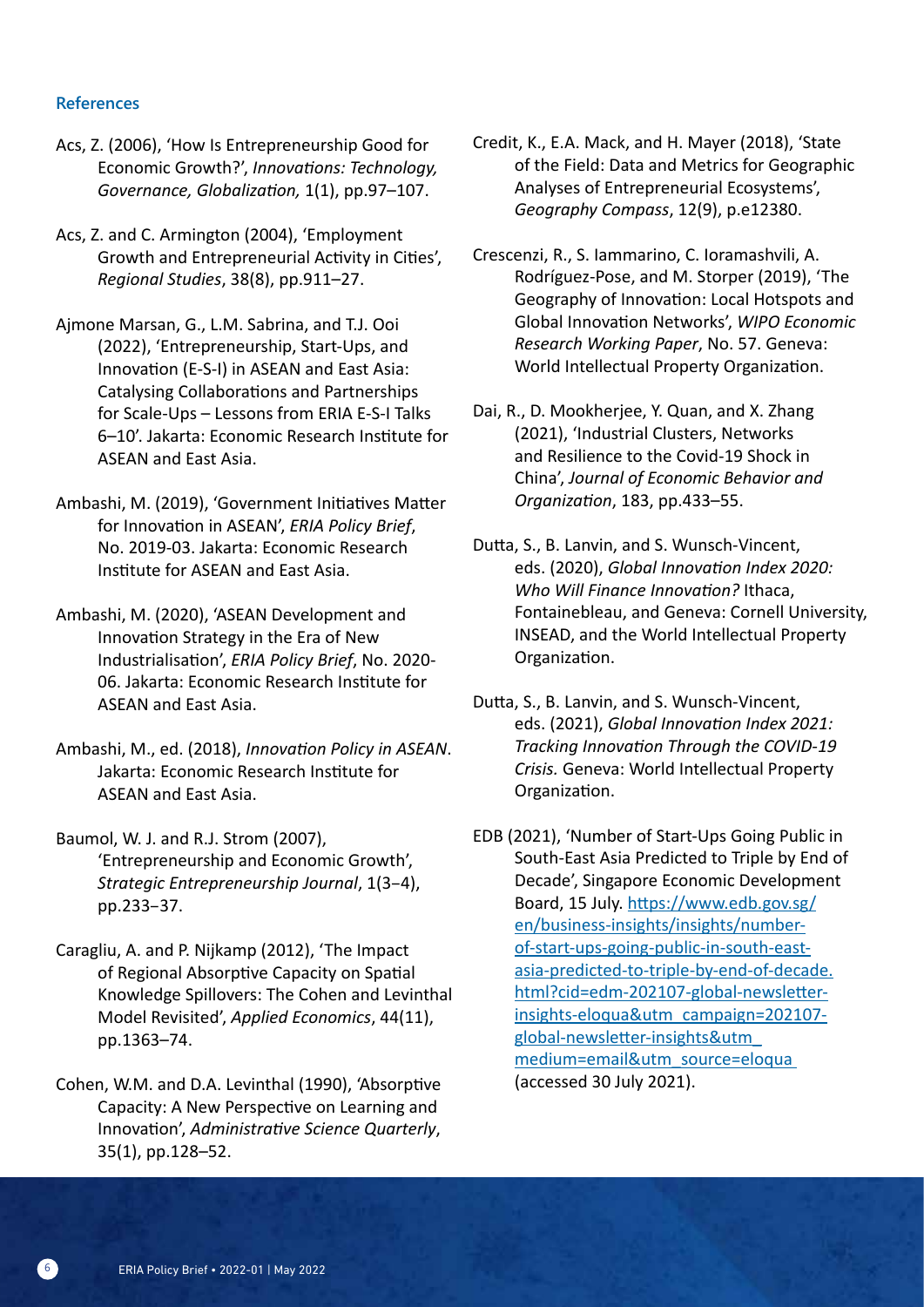- Feld, B. (2012), *Startup Communities: Building an Entrepreneurial Ecosystem in Your City*. Hoboken, NJ: Wiley.
- Feld, B. and I. Hathaway (2020), *The Startup Community Way: Evolving an Entrepreneurial Ecosystem*. Hoboken, NJ: Wiley.
- Gao, B., M. Dunford, G. Norcliffe, and W. Liu (2018), 'Governance Capacity, State Policy and the Rise of the Chongqing Notebook Computer Cluster', *Area Development and Policy*, 4(3), pp.321–45.
- Giuliani, E. and M. Bell (2005), 'The Micro-Determinants of Meso-Level Learning and Innovation: Evidence from a Chilean Wine Cluster', *Research Policy*, 34(1), pp.47–68.
- Google, Temasek, and Bain (2020), *e-Economy SEA 2020 – At Full Velocity: Resilient and Racing Ahead*. https://storage.googleapis.com/gwebeconomy-sea.appspot.com/assets/pdf/e-Conomy\_SEA\_2020\_Report.pdf (accessed 30 July 2021).
- Google, Temasek, and Bain (2021), *e-Conomy SEA 2021 – Roaring 20s: The SEA Digital Decade*. https://economysea.withgoogle.com/ (accessed 30 July 2021).
- Griliches, Z. (1990), 'Patent Statistics as Economic Indicators: A Survey', *Journal of Economic Literature*, 28(4), pp.1661–707.
- Harrington, K. (2016), 'Is Your Entrepreneurial Ecosystem Scaling? An Approach to Inventorying and Measuring a Region's Innovation Momentum', *Innovations: Technology, Governance, Globalization*, 11(1– 2), pp.126–42.
- Jaffe, A.B. (1989), 'Real Effects of Academic Research', *American Economic Review*, 79(5), pp.957–70.
- Katz, B.J. and J. Wagner (2014), 'The Rise of Urban Innovation Districts', *Harvard Business Review,*  12 November.
- Lee, Y. (2021), 'Southeast Asia Tech Startups Ride Out 2020, Raising \$8.2 Billion', Bloomberg, 26 March. https://www.bloomberg.com/ news/articles/2021-03-26/southeast-asiatech-startups-ride-out-2020-raising-8-2-billion (accessed 30 July 2021).
- Litania, A. and S. Shukla (2022), 'Building Prolific Entrepreneurship Ecosystems: Shared Lessons from India and ASEAN – Episode 1: Incubators as Catalysts for Innovation'. Jakarta: Economic Research Institute for ASEAN and East Asia.
- Mason, C. and R. Brown (2014), 'Entrepreneurial Ecosystems and Growth Oriented Entrepreneurship', Background paper prepared for the workshop organised by the OECD LEED Programme and the Dutch Ministry of Economic Affairs on Entrepreneurial Ecosystems and Growth Oriented Entrepreneurship, The Hague, Netherlands, 7 November 2013.
- Neffke, F., M. Hartog, R. Boschma, and M. Henning (2014), 'Agents of Structural Change: The Role of Firms and Entrepreneurs in Regional Diversification', CID Research Fellow and Graduate Student Working Paper, No. 75. Cambridge, MA: Center for International Development at Harvard University.
- Reyes, M. (2021), 'Unicorns of Southeast Asia', Cognity Labs, 19 April. https://cognity. substack.com/p/unicorns-of-southeast-asia- ?s=r (accessed 30 July 2021).
- Rosenberg, N. (2004), 'Innovation and Economic Growth', in *Innovation and Growth in Tourism*. Paris: Organisation for Economic Co-operation and Development.